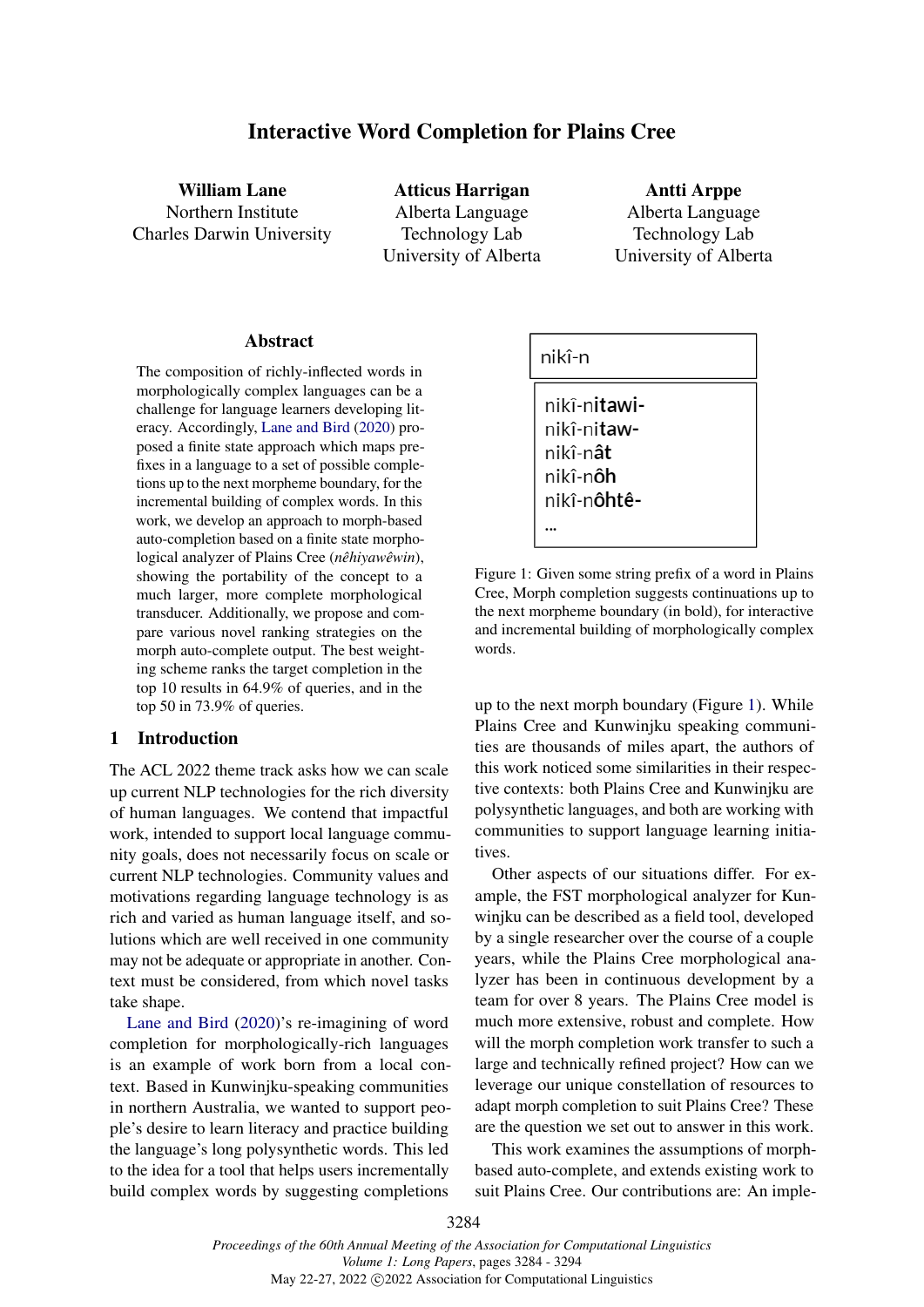mentation of morph-based completion algorithm for Plains Cree<sup>[1](#page-1-0)</sup>, a discussion of contextual similarities and differences between Kunwinjku and Plains Cree and how this affects the utility of the morph-based completion concept, and a novel ranking algorithm which enables the morph-completion concept to scale to a much larger, more extensive grammar.

## 2 Background

Speakers of morphologically complex languages are engaged in activities to maintain orality and support literacy. Two examples are the Plains Cree and Kunwinjku speaking communities.

Plains Cree (endonymically known as *nêhiyawêwin*, ISO 639-3: crk) is a member of the Algonquian family. It is the western-most Cree dialect, spoken by about 20,000 speakers in Alberta, Saskathewan, and northern Montana [\(Wolfart,](#page-10-0) [1973;](#page-10-0) [Harrigan et al.,](#page-9-1) [2017\)](#page-9-1). Years of documentary linguistic work have produced extensive language resources in the form of grammars [\(Wolfart,](#page-10-0) [1973;](#page-10-0) [Wolvengrey,](#page-10-1) [2011;](#page-10-1) [Dahlstrom,](#page-9-2) [2014\)](#page-9-2) and textbooks (Okimāsis, [2018;](#page-10-2) [Ratt,](#page-10-3) [2016\)](#page-10-3).

Kunwinjku (ISO 639-3:gup) is a member of the Gunwinyguan language family. It is spoken by an estimated 1,700 speakers in the west Arnhem region of northern Australia. Kunwinjku has its own documentary resources: grammars [\(Evans,](#page-9-3) [2003;](#page-9-3) [Carroll,](#page-9-4) [1976\)](#page-9-4), and a language primer [\(Etherington](#page-9-5) [and Etherington,](#page-9-5) [1998\)](#page-9-5). Despite these volumes, literacy in Kunwinjku is quite rare.

While by some standards these languages might be classified as "low-resource", the depth and abundance of descriptive linguistic work has paved the way for the development of computational models of Kunwinjku and Plains Cree morphology [\(Lane](#page-9-6) [and Bird,](#page-9-6) [2019;](#page-9-6) [Harrigan et al.,](#page-9-1) [2017;](#page-9-1) [Arppe et al.,](#page-9-7) [2017;](#page-9-7) [Schmirler et al.,](#page-10-4) [2017;](#page-10-4) [Snoek et al.,](#page-10-5) [2014\)](#page-10-5). Based on these computational models of morphology, language technologies are being developed to support the language goals of these communities: smart dictionaries and spellcheckers [\(Arppe et al.,](#page-9-8) [2016\)](#page-9-8), word-builder application [\(Lane and Bird,](#page-9-0) [2020\)](#page-9-0), and intelligent language learning applications [\(Bontogon et al.,](#page-9-9) [2018\)](#page-9-9).

Finite State Morphology Morph completion models build on the established foundation of finite state models for morphological generation and analysis [\(Beesley and Karttunen,](#page-9-10) [2003\)](#page-9-10). Under this formalism, it is customary to split the modelling task into two parts: the first task is to define the morphological inventory and valid transitions between morph classes, i.e. morphosyntax. The second handles any alternation that occurs at the morpho-phonological interface. Several (opensource) toolkits exist which implement these basic modeling capabilities: Foma [\(Hulden,](#page-9-11) [2009\)](#page-9-11), HFST [\(Lindén et al.,](#page-9-12) [2013\)](#page-9-12), OpenFST [\(Allauzen](#page-9-13) [et al.,](#page-9-13) [2007\)](#page-9-13), and Pyini [\(Gorman,](#page-9-14) [2016\)](#page-9-14).

The Plains Cree morphological models are implemented with both HFST and Foma within the GiellaLT framework [\(Moshagen et al.,](#page-10-6) [2014\)](#page-10-6) and have been under active development for 8 years, and give a comprehensive treatment of noun [\(Snoek](#page-10-5) [et al.,](#page-10-5) [2014\)](#page-10-5) and verb [\(Harrigan et al.,](#page-9-1) [2017\)](#page-9-1) morphology. As such, the Plains Cree model has had the opportunity to develop treatments for difficultto-model features, such as reduplication. The Plains Cree model currently contains 21,232 stem (5,553 noun stems, 47 pronoun stems, 1,669 particles, 104 numerals, and 13,860 verb stems), derived from the lexical database underlying the bilingual Cree-English dictionary by [Wolvengrey](#page-10-7) [\(2001\)](#page-10-7).

The Kunwinjku model, on the other hand, is implemented using Foma, and has only been under periodic development for the last 2 years. In terms of size, the Kunwinjku FST contains significantly fewer stem entries: 573 verb stems<sup>[2](#page-1-1)</sup>, and 748 noun stems [\(Lane and Bird,](#page-9-6) [2019\)](#page-9-6).

Despite these differences in implementation and scale, we show in this work that FST morph completion can be successfully adapted to work with Plains Cree.

#### 2.1 FST-based Morph Completion

[Lane and Bird](#page-9-0) [\(2020\)](#page-9-0) present an approach to automatic word completion intended to assist language learners and speakers of morphologically complex languages who are building confidence in writing. For example, in Kunwinjku the verb stem *bawo* means "to leave". This stem can then be inflected to convey subject, object, tense, comitative, and adverbial information:

<span id="page-1-0"></span><sup>&</sup>lt;sup>1</sup>The source code for the original FST and the morphcompletion model is available online at [https://github.](https://github.com/giellalt/lang-crk) [com/giellalt/lang-crk](https://github.com/giellalt/lang-crk)

<span id="page-1-1"></span><sup>&</sup>lt;sup>2</sup>Though these forms can combine with derivational affixes to create a number of additional stems.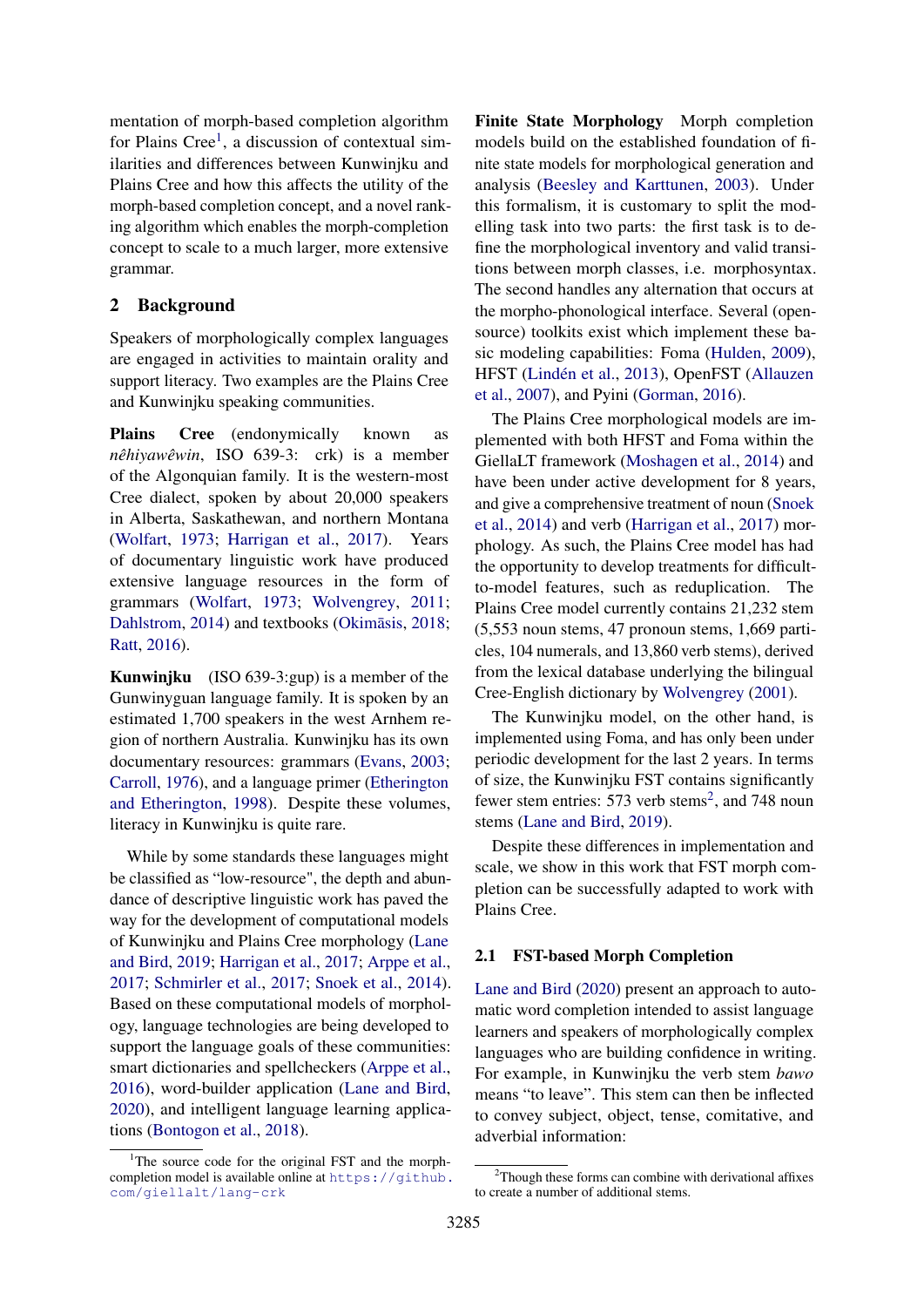(1) bene-bad-yi-bawo-ng 3UA.3SG.P-now-COM-leave-PP "The two of them left him with it" [E.10.162]

Building valid surface forms poses a challenge for learners of the language who may not yet have mastery of the morphology and orthography. Moreover, the vocabulary of morphologically complex languages is a combinatorial function of morpheme possibilities, making word-level prediction intractable. This use case drives the reconception of word completion as prediction up to the next morpheme boundary, to incrementally and interactively assist in the building of complex words.

The model is implemented as an extension to a standard finite state morph analyzer, and assumes that the FST model contains some intermediate representation in which morph boundaries are explicitly marked.

In brief their finite state algorithm:

- 1. Alters the existing morphological analyzer so that it does not remove morph boundary symbols
- 2. Recognizes all possible prefixes composed of user input followed by any character up to the next morph boundary symbol.
- 3. Generates a list of completions possible from the given prefix, constrained by the space of morphotactically valid words defined by the morph analyzer.

A detailed explanation of their algorithm, and implementation examples can be found in [\(Lane](#page-9-0) [and Bird,](#page-9-0) [2020\)](#page-9-0). They deploy their model in a Kunwinjku dictionary interface, serving a list of partial completions which are refreshed per keystroke. The user builds complex words incrementally, guided by the FST model. When a word is fully formed, the interface queries the dictionary database, using the regular morph analyzer to retrieve relevant lexical entries.

# 3 Adaptation for Plains Cree

Adapting the autocompletion algorithm to Plains Cree is relatively straightforward, owing in part to the similarities between Plains Cree and Kunwinjku. Like Kunwinjku, Plains Cree is a polysynthetic agglutinating language [\(Wolfart,](#page-10-0) [1973\)](#page-10-0). Also like Kunwinjku, Plains Cree verbs have been described using templatic morphology: According to

[\(Wolvengrey,](#page-10-8) [2012\)](#page-10-8), there are 8 prefixal slots plus some amount of reduplication.

Suffixially, [Wolvengrey](#page-10-8) [\(2012\)](#page-10-8) provides 10 seperate slots, but in practice, these are regularly chunked together into a single portamanteau morph [\(Harrigan et al.,](#page-9-1) [2017;](#page-9-1) Okimāsis, [2018\)](#page-10-2). For this reason, Plains Cree is often treated as a mostlyprefixing language, similar to Kunwinjku.

Both Kunwinjku and Plains Cree also exhibit word-internal dependencies as well as noun incorporation. In terms of agreement, Kunwinjku verbs exhibit circumfixal markers for tense, where morphemes directly before and after the verb stem must agree for the feature. Plains Cree, on the other hand, exhibits dependency in its person marking (where the left-most and right-most morphemes of a verb form a circumfix) as well as its comitative derivation (where morphemes immediately to the left and right of the verb stem constitute a circumfix). Noun incorporation is present in both languages, though it is more common in Kunwinjku, where it occupies a slot in the prefixal morphology. Where Noun Incorporation is present in Plains Cree, it interrupts the verb stem itself and is rare enough to often be lexicalized as a separate verb all together.

These similarities and differences have consequences for each language's underlying FST and thus the autocompletion algorithm. Issues of longdistance dependencies are essentially handled in an identical way, through the use of flag diacritics to restrict progression through the model [\(Harrigan](#page-9-1) [et al.,](#page-9-1) [2017;](#page-9-1) [Lane and Bird,](#page-9-6) [2019\)](#page-9-6).

In terms of derivational morphology, the Kunwinjku FST marks derivational morpheme boundries identically to inflectional ones. With respect to the Plains Cree FST, we have explored including derivational boundaries within stems, but have left that out of the morpheme completion solution, in part because it increases complexity, size, and speed of model, and in part since making use of derivational boundaries would split stems in a manner that would require users to have an understanding of the derivational morphology of Plains Cree that most, in particualr learners, do not possess. We opt instead to pre-compile derivational stems, thus ignoring derivational boundaries in favor of providing full-stem-length suggestions to users.

# 4 Presentation of Plains Cree Algorithm

In this section we give a detailed overview of our implementation, with examples written in the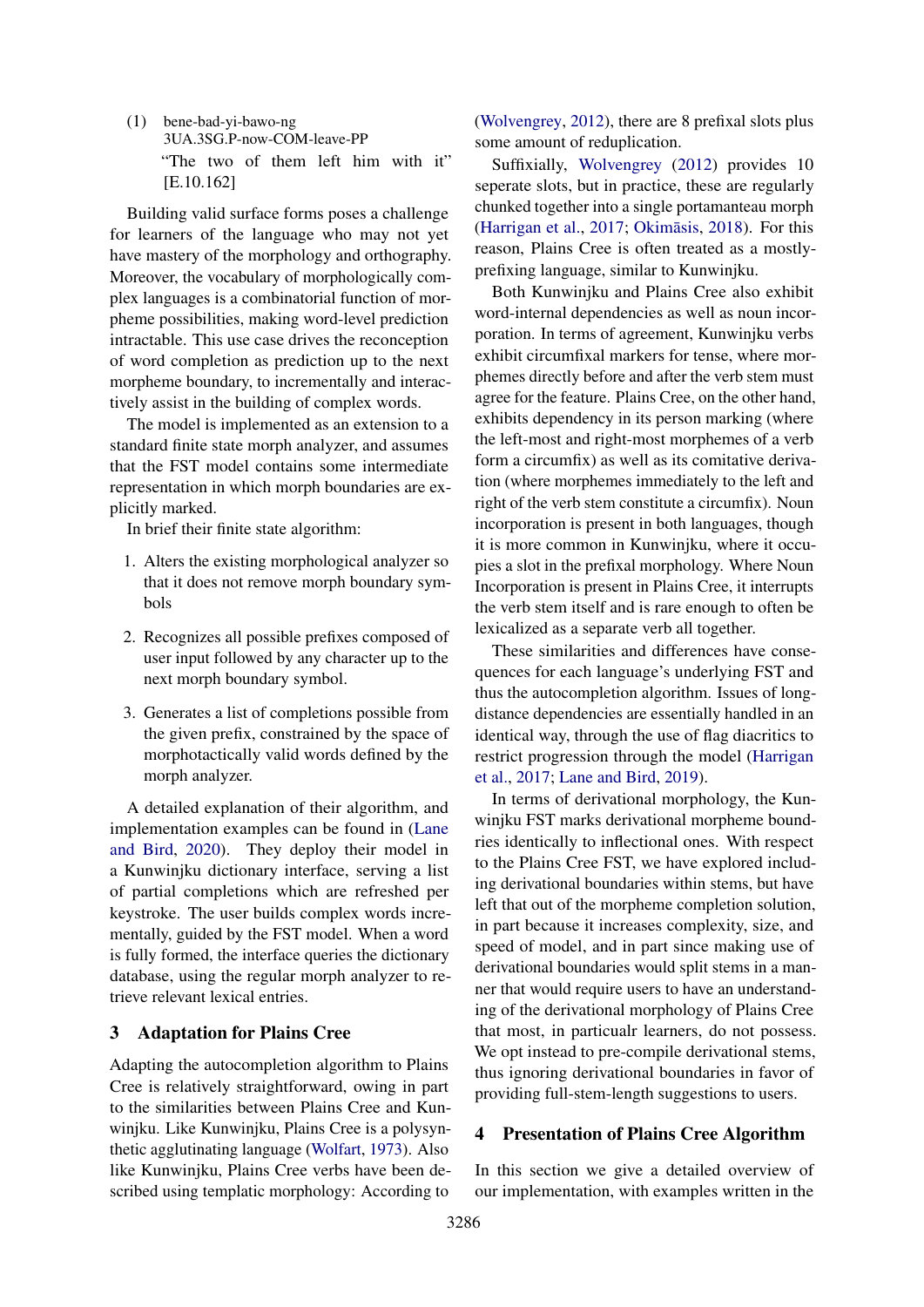#### XFST formalism [\(Beesley and Karttunen,](#page-9-10) [2003\)](#page-9-10).

Our first step is to capture the full lexical side of our morphological analyzer (*Words*) with morph boundaries present (a derivational boundary / is added in conjunction with the occurrence of a lexeme-internal hyphen that is not associated with an inflectional boundary, i.e.  $\langle$  or  $\rangle$ ):

```
(2)
                define AddBoundary [[..] -> "/" ||
                                                                    ^{\mathfrak{m}} - ^{\mathfrak{m}} \qquad \qquad \qquad \qquad \qquad ^{\mathfrak{m}} \qquad ^{\mathfrak{m}} \qquad ^{\mathfrak{m}} \qquad ^{\mathfrak{m}} \qquad ^{\mathfrak{m}} \qquad ^{\mathfrak{m}} \qquad ^{\mathfrak{m}} \qquad ^{\mathfrak{m}} \qquad ^{\mathfrak{m}} \qquad ^{\mathfrak{m}} \qdefine CorrectWords [Words .o.
                                                                                             AddBoundary];
```
As is done in the previous work, we define FSTs which recognize morph boundaries (Bx), and everything except morph boundaries (Ax):

(3) define Bx  $[$  " $\lt$ "  $]$  " $\gt$ "  $]$  " $/$ " ]; % Note: "/" denotes a derivational % morpheme boundary define  $Ax$  [ ? -  $Bx$  ];

We define an FST which defines spelling relaxation rules. Fortunately, this can be imported directly from our existing Plains Cree spelling relaxation module, with some minor additions. That FST contains rules which allow the arbitrary substitution of long and short vowels, or the deletion/insertion of sounds in particular contexts. As a simplified example:

```
(4)
,, î (->) i ,, ô (->) o
    define SpellRelax [ a (->) â
    ,, e (->) ê ,, i (->) î
    ,, o (->) ô ,, â (->) a
    , \, \, [..] (->) h || Vowel _ Stop
    ,, h (->) 0 || Vowel _ Stop
    ];
```
Next, we define a series of helper FSTs. *Insert-Boundary* optionally inserts morph boundaries in any context. *NextMorph* outputs everything from a given string up until the next morph boundary. *PrefixStrings* outputs all possible prefixes of a given input. *rmBoundary* removes morph boundary symbols from the given input.

```
(5) define InsertBoundary [0 (->) Bx];
(6) define NextMorph [?+ [ 0:Ax ]* 0:Bx];(7) define PrefixStrings [?* [ 0:? ]*];
(8) define rmBoundary [ Bx \rightarrow 0 ];
```
We compose these FSTs to form the FST which takes a string as input, and returns a list of possible completions up to the next morph boundary:

```
(9)
    define MorphComplete
    [InsertBoundary
    .o. NextMorpheme
    .o. [PrefixStrings .o.
           [CorrectWords ">"].l].u
     .o. rmBoundary
    ] ;
```
The FST defined up to this point can be used to produce morph completions for a given input. The FST can be made tolerant of orthographic variation by composing *SpellRelax* with *MorphComplete*:

```
(10) regex [SpellRelax .o.
            MorphComplete];
```
Up until this point, our implementation does not differ significantly from the algorithm proposed by [Lane and Bird](#page-9-0) [\(2020\)](#page-9-0), except in the definition of morph boundaries, and in the particulars of the spelling relaxation rules. However, because the Plains Cree morphological analyzer has a much larger lexical inventory than the Kunwinjku analyzer, we found the space of possible completions–particularly when allowing for orthographic variation–to be unmanageably large. In order to make use of the output of morph completion in Plains Cree, we need to extend the original algorithm to address the issue of result ranking.

#### <span id="page-3-0"></span>4.1 Ranking Results

The Plains Cree morph completion FST can sometimes return thousands of results for a given query. The possibility of having thousands of results increases significantly when spelling relaxation rules are introduced (e.g., compare Figure [2](#page-5-0) with Figure [3\)](#page-5-1). In order to render the model usable, it is essential to enforce a ranking of the results. We tried 4 different ranking schemes and evaluated their effect on the morph completion space.

Data All 4 approaches leverage a corpus of written Plains Cree to collect frequency statistics of various subword units. We use the morphosyntactically-tagged corpus of [Arppe et al.](#page-9-15) [\(2020\)](#page-9-15), which has recently been extended with the so-called Bloomfield texts, and which includes a frequency-sorted list of tokens and their corresponding morphological analysis. This resource counts the occurrences of 33,655 unique words across a corpus of texts, including conversations, dialogues, narratives and lectures, amounting to 242,937 words total [\(Wolfart,](#page-10-9) [2000;](#page-10-9) [Bear et al.,](#page-9-16) [1992;](#page-9-16) Kā-Nīpitēhtēw, [1998;](#page-9-17) [Masuskapoe,](#page-10-10) [2010;](#page-10-10) [Ahenakew,](#page-9-18) [1987;](#page-9-18) [Whitecalf,](#page-10-11) [1983;](#page-10-11) [Minde,](#page-10-12) [1997;](#page-10-12) [Bloomfield,](#page-9-19) [1930,](#page-9-19) [1934\)](#page-9-20). We refer to this resource as the AWB corpus (for Freda Ahenakew, H.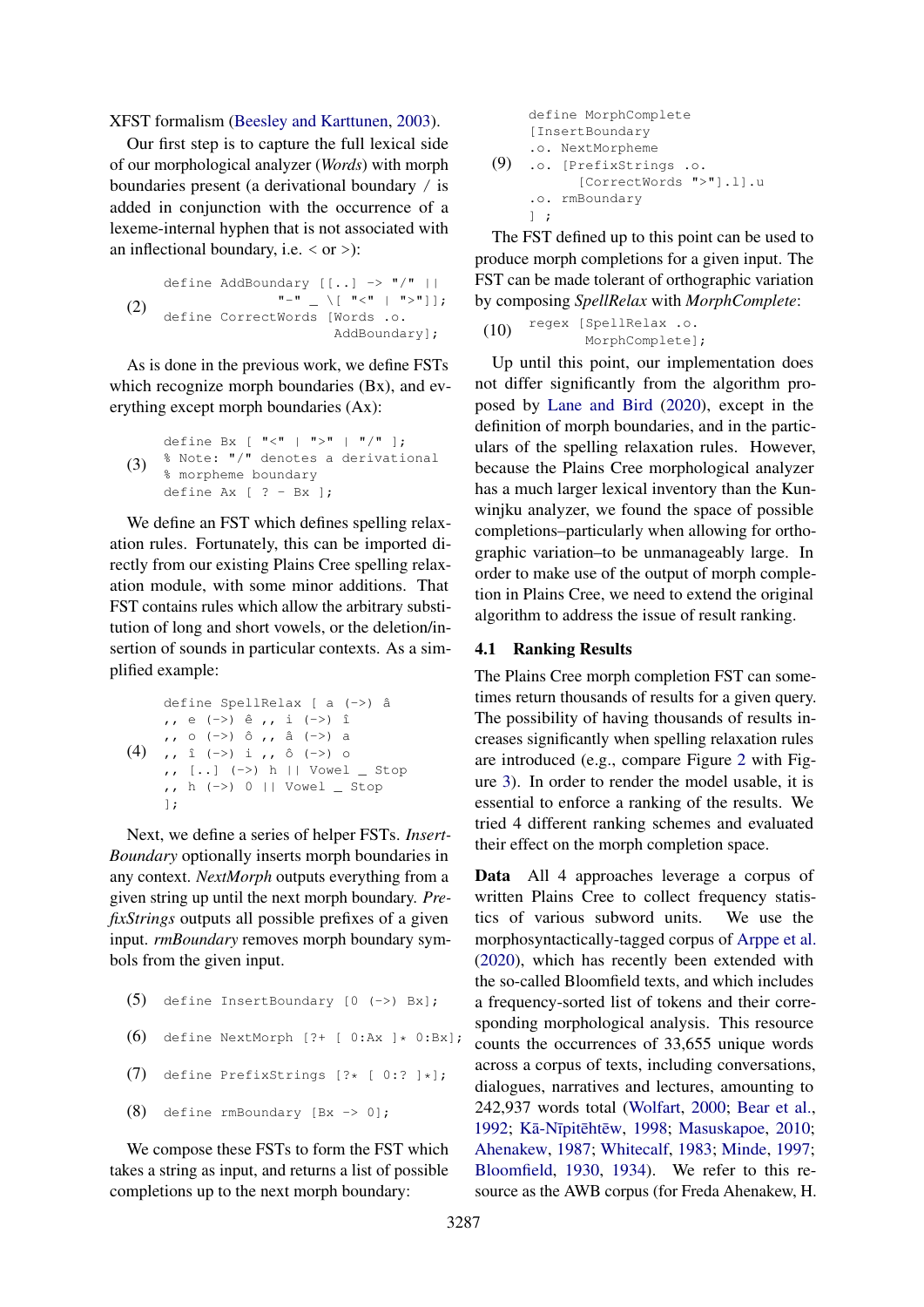Christoph Wolfart, and Leonard Bloomfield who collected and compiled the original texts) from now on in this work.

## 4.1.1 Prefix Weighted FST (pWFST)

The first ranking strategy we developed uses the AWB corpus to count the frequency of all possible prefixes for each word in the word list, up to and including all complete words. These counts are converted to a probability distribution by dividing by the total number of counted prefixes. We take the negative log of this probability to obtain the weight of the prefix. Lower weights correspond to more likely prefixes.

(11) 
$$
weight(prefix) = -log\left(\frac{c(prefix)}{c(alPrefixes)}\right)
$$

Unobserved prefixes are handled by obtaining a weight of 15 plus and additional weight of 1 per character after the first. This effectively places unobserved suggestions lower than any possible observed prefix in priority, and favors shorter unobserved prefixes over longer ones. The prefix weights are composed with output of the morph completion FST. Note that only the HFST compiler and its lookup utilities, hfst-lookup or hfst-optimized-lookup, support the incorporation and presentation of weights in an FST (as presented here).

(12) define PrefixWeighting [ObservedPrefixWeights | UnobservedPrefixWeights]; regex [SpellRelax .o. MorphComplete] .o. PrefixWeighting;

In the evaluation we refer to this weighting scheme as pWFST.

#### 4.1.2 Transition Weighted FST (tWFST)

A drawback of the prefix-weighting scheme is that it assigned weights to observed prefixes without considering shared transition information between morphs. This means that the resulting WFST model which stores weights for all observed prefixes, can start to reach greater than 100 megabytes in size, which may be be prohibitive for mobile deployment scenarios.

Considering this, our second weighting scheme weights transitions rather than prefixes, and results in a smaller WFST models since transitions of various prefixes can be shared. Our transitionbased weighting scheme comes from [Sahala et al.](#page-10-13) [\(2020\)](#page-10-13)'s work on a finite state morphological ana-

lyzer for Babylonian<sup>[3](#page-4-0)</sup>. The approach uses a manually disambiguated list of surface form and analysis pairs to estimate the likelihood of final analyses, represented as a sequence of transitions from internal FST states. It does this by counting transitions between states for a given form/analysis pair, and normalizing these counts into a probability distribution for each state.

If  $C_s(x : y)$  denotes the counts at state s for symbol-pairs  $x : y$ , then the transition weight  $w$  is defined as:

$$
w = \frac{C_s(x:y)}{(f_s + \sum_{z:u} C_s(z:u))}
$$

In the evaluation we refer to this weighting scheme as tWFST. As with pWFST, the HFST compiler and lookup functionalities are necessary for the inclusion and presentation of weights.

4.1.3 Transformer Language Model Ranking Language models are probability distributions over a sequence of tokens. Perplexity is a measure used to relate how well a given sequence of tokens fits a trained language model. Given a language model q, the perplexity of a sequence of tokens  $t_1, ..., t_n$ 

$$
PP = e^{-\frac{1}{n}\sum_{i=1}^{n} \ln q(t_i)}
$$

is calculated as follows:

Lower perplexity scores denote greater coherence according to the language of the training data.

For the purpose of ranking possible morph completions generated by a finite state transducer, we train a language model to represent the language of valid prefixes in Plains Cree, according to statistics gleaned from a corpus of text.

We process the corpus for the language modelling task by splitting the text into word level tokens. The list of tokens is then divided into an 80/10/10 train/validation/test split. We then split each token in the data into its set of all possible prefixes with the beginning and ending word boundaries marked. For example, the word "mîtos" becomes the set of instances:

 $(13)$  <BOS> m <EOS>  $<$ BOS $>$ m î $<$ EOS $>$  $<$ BOS $>$ m î t $<$ EOS $>$  $<$ BOS $>$ m î t o  $<$ EOS $>$  $<\text{BOS}>\text{m}$ ît o s  $<\text{EOS}$ 

<span id="page-4-0"></span><sup>&</sup>lt;sup>3</sup>The code for the weighting scheme, written by Miikka Silfverberg, can be found at [https://github.com/](https://github.com/mpsilfve/fst-corpus-weights) [mpsilfve/fst-corpus-weights](https://github.com/mpsilfve/fst-corpus-weights)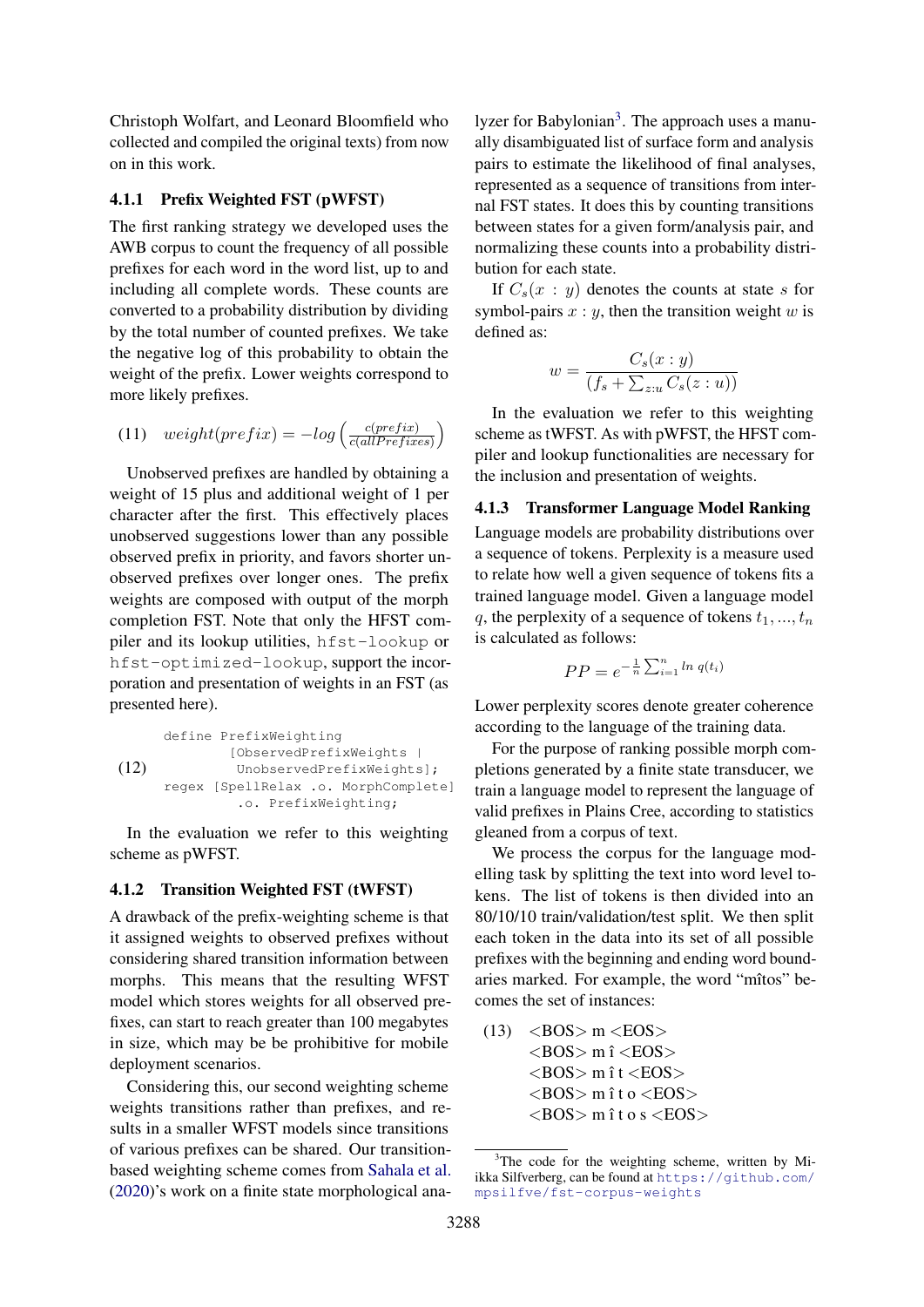<span id="page-5-0"></span>

<span id="page-5-1"></span>Figure 2: The distribution of completion options for Plains Cree verbs by prefix length. The prefixes are derived from a sample of 20,000 words from the Plains Cree word frequency lexicon



Figure 3: The distribution of completion options for Plains Cree verb with flexible spelling enabled. The prefixes are derived from a sample of 20,000 words from the Plains Cree word frequency lexicon

Preparing the data in this manner yields 1,355,740 training instances, 169,467 validation instances, and 169,467 test instances.

We train a character-based language model using Fairseq's Transformer LM architecture with default parameters [\(Ott et al.,](#page-10-14) [2019\)](#page-10-14) for 20 epochs, and select the model which minimizes error on the test set. With this model, we assign perplexity scores and rerank the output of the two WFST models. Because the number of possible results from the morph completion model can sometimes reach the order of  $10^5$ , we limit the LM scoring to the top 500 candidates of the weighted FSTs.

# 5 Evaluating Morph Completion and Ranking

The intention is that this model can be deployed to support text entry in a morphologically complex language. We therefore want to measure how often the model is able to deliver a useful set of results. We define a "useful" result set as one which returns at least one completed prefix which is a proper substring of the target full-word, within the top  $N$ 

ranked results. For example, if  $N = 10$ , our target word is *nikî-kitêyimikawinân* and our query is *ni*, then a result of *nikî-* appearing in the top 10 results is counted as useful.

In order to evaluate the usefulness of the models systematically, we randomly sampled 100 unique fully-inflected word forms from the "Dog Biscuits" story by Solomon Ratt which is publicly available online.[4](#page-5-2) These words are broken down into their complete set of prefixes, which created a set of 1,322 prefixes. Each prefix is used as a query, retrieving result sets at  $N = 10, 25, 50$ , and we report on the percent of queries which return a valid completion in the top  $N$  for each of the ranking strategies described in Section [4.1](#page-3-0) (See Table [4](#page-6-0) for results).

# 6 Results

We measure the completion space of two versions of the morph completion model. Given a large sample of model inputs (prefixes), the  $x$ -axis repre-

<span id="page-5-2"></span><sup>4</sup> https://creeliteracy.org/2014/01/20/dog-biscuits-ydialect-with-audio/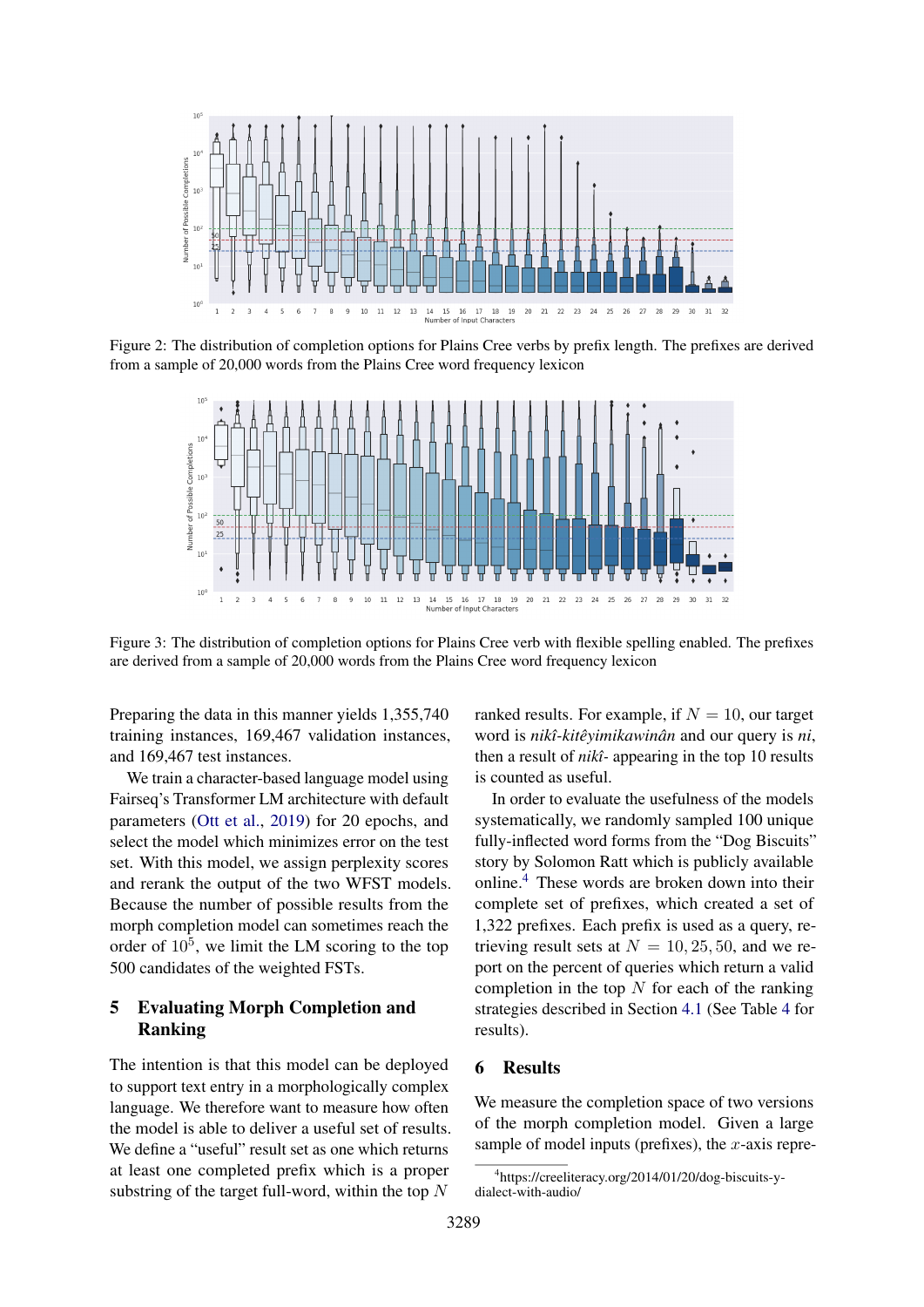<span id="page-6-0"></span>

|            | Top $10$ | Top $20$ | Top $50$ |
|------------|----------|----------|----------|
| <b>FST</b> | 38.4     | 42.7     | 48.0     |
| pWFST      | 64.9     | 69.5     | 73.9     |
| tWFST      | 40.1     | 47.6     | 61.2     |
| pWFST.LM   | 40.3     | 48.0     | 60.2     |
| tWFST.LM   | 48.7     | 55.6     | 66.3     |

Figure 4: Given a random sample of 1,322 prefixes derived from 100 Plains Cree verbs, we show the proportion of these prefixes which which produce a valid completion in in the top  $N$  ranked results.

sents all prefixes of length x. The y-axis shows the number of completions generated from the model, and the data is represented as distributions over all inputs of length  $x$ . The first model shows the completion space of the sample when we strictly adhere to orthographic standard (Figure [2\)](#page-5-0). The second model implements spelling relaxation (Figure [3\)](#page-5-1). The effect of spelling relaxation on the number of possible completions is, as one would expect, a significant upward shift in the number of possible completions across all character positions.

Given that the purpose of morph-based completion is to help guide the user to build out complex words, we would prefer to deploy a spellingrelaxed version of the model. However, the magnitude of the measured completion space of this model would make this infeasible, as the median number of completions stays above 100 up until 12 characters of the input have been typed. Thus, coming up with an effective weighting strategy is absolutely essential in order to have a model that can handle orthographic variation in the input.

The baseline, unweighted strategy can be seen in Figure [5.](#page-7-0) Here, the distribution of rankings roughly imitates the shape of the full completion space (Figure [3\)](#page-5-1), with the majority of mass occurring above our ideal ranking threshold of 10. To be precise, with the baseline no-ranking strategy, 38.4% of sampled queries result in a valid completion ranked in the top 10 results, 42.7% give a valid completion in the top 20, and 48.0% give a valid completion in the top 50.

In contrast, the best weighting scheme is the WFST, which significantly improves the distribution of rankings compared to the baseline, with the majority of queries providing valid completions in the top 10. More precisely, 64.9% of prefix queries result in a a valid completion ranked in the top 10, 69.5% in the top 20, and 73.9% in the top 50 (Figure [6\)](#page-7-1).

## 7 Qualitative Evaluation and Discussion

This section gives an overview of the use of the morphological autocomplete system by one of the authors, an English native, second language learner of Plains Cree.<sup>[5](#page-6-1)</sup> This use case aligns with a major subset of potential users: literate but nonfluent learners of the language. $6\,$  $6\,$  By restricting the autocomplete results to the top 10 most heavily weighted items, we have found the system to perform quite well. The system was evaluated by typing the basic introductory phrase *tânisi nitôhtemak! Atticus nitisiyihkâson êkwa kêkânistomitanaw ê-tânitahtopiponêyân. nitatoskân amiskwaciy-wâskahikanihk*, which translates to "Hello friends! my name is Atticus and I am 29 years old. I work in Alberta." This phrase was chosen as it contains fairly common lexical items while also being a realistic use case. In typing these words, no diacritics were used, as typing a circumflex on a North American keyboard requires a number of extra strokes, and such diacritics are often not included in non-professional Plains Cree writing. Additionally, *Atticus*, was not typed into the autocomplete system as it is not a Plains Cree word.

Writing this excerpt reveals interesting user experience data. While most words had the appropriate autocomplete suggestion, the word *nitisiyihkâson* could only be suggested by typing all but the last two letters: *nitisiyihkâs*. Typing any less did not result in target suggestions. This was likely due to the fact that the system seemed to prefer analysing the string as beginning with the morpheme nitisiyi-, rather than the target morphemes of *ni-t-isiyihkâso-*. This is particularly notable as introductions are common, especially for language learners. Similarly, in autocompleting *kêkânistomitanaw* results were unexpected. The correct breakdown for this word is *kêkâ-nisto-mitanaw*; despite this, *nisto-* and *-mitanaw* are written together orthographically. The morphological autocomplete suggestions when given the input string *keka-ni*

<span id="page-6-1"></span> $5$ The code for the GUI can be found at [https://](https://github.com/abbottLane/cree-wordbuilder) [github.com/abbottLane/cree-wordbuilder](https://github.com/abbottLane/cree-wordbuilder)

<span id="page-6-2"></span><sup>&</sup>lt;sup>6</sup>Ideally, this evaluation would be done by a number of literate Plains Cree native speakers; however, the number of fully literate speakers who are comfortable using a computer is quite limited. Because experimenting on Plains Cree speakers requires special consideration and taking into account a low tolerance for non-canonical language [\(Harrigan et al.,](#page-9-21) [2019\)](#page-9-21), we decided to first test the system on one of the authors so as to retain the maximum number of native speaker participants for future releases.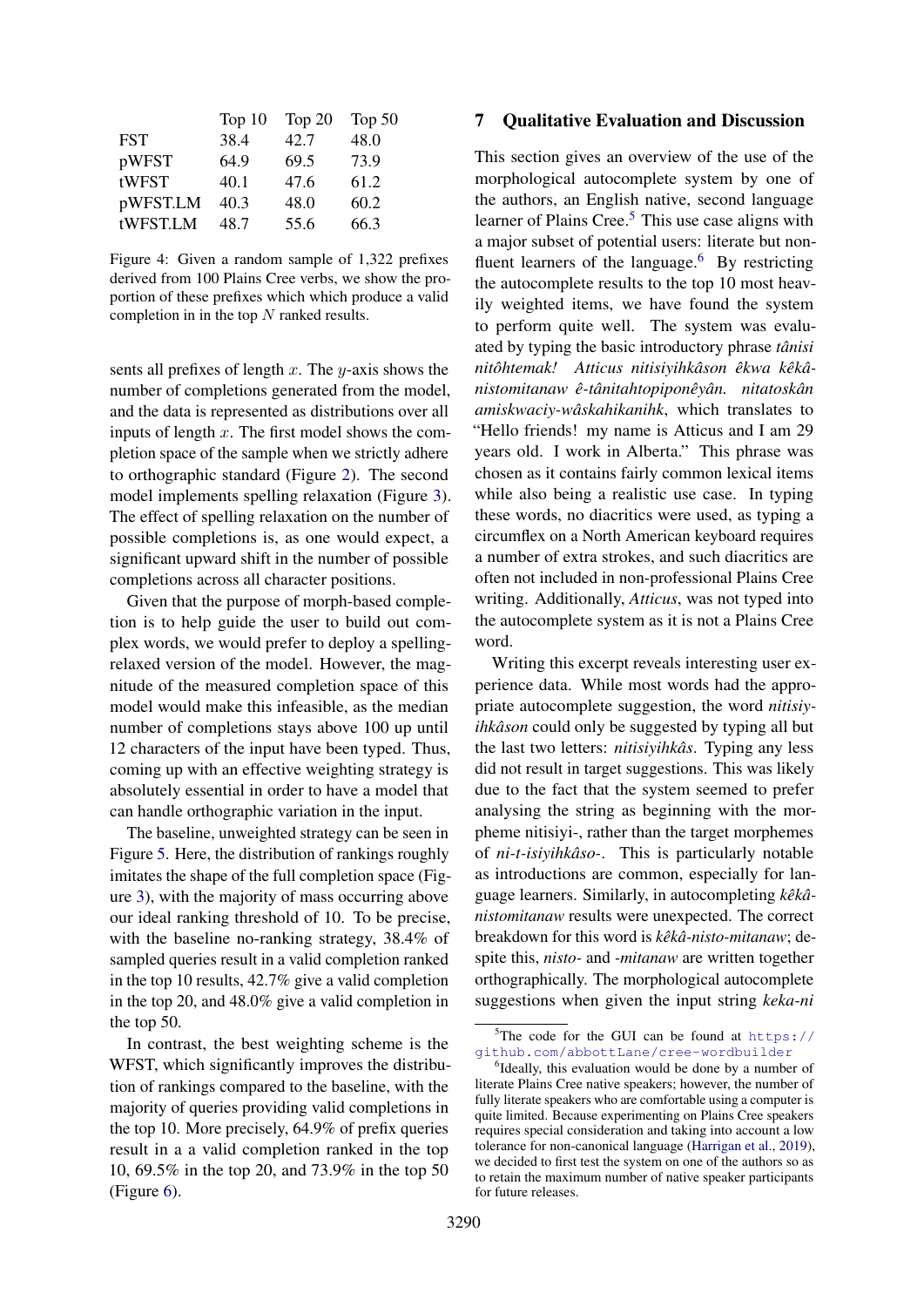<span id="page-7-0"></span>

<span id="page-7-1"></span>Figure 5: No ranking strategy: For 100 randomly-sampled words, we calculate all prefixes and show the distributions of ranks of all inputs per prefix length.



Figure 6: pWFST ranking strategy: For 100 randomly-sampled words, we calculate all prefixes and show the distributions of ranks of all inputs per prefix length.



Figure 7: pWFST+LM ranking strategy: For 100 randomly-sampled words, we calculate all prefixes and show the distributions of ranks of all inputs per prefix length.



Figure 8: A simple GUI powered by the morph autocompletion model for Plains Cree facilitates manual exploration of the model's completion space.

produce only *kêka-nîso-*, specifically with the final hyphen. If one types *kêka-nîstom*, the system suggests *kêkâ-nistomitanaw*. The the previous two

cases, the autocomplete and weighting system are working exactly as expected. The issue instead lies with the underlying corpus, which features neither *kêkâ-nistomitanaw* nor any form of the verb *nitisiyihkâson*. The corpora used as a base for weighting is mostly lectures or discussion between individuals who are otherwise familiar with each other. Unsurprisingly, this did not result in instances of individuals introducing themselves to one another or discussing anyone named Atticus.

Further, in typing only *e-* as an input string is not useful in and of itself, as all verbs can take this morpheme (written as *ê-*). In addition to the expected benefits of autocompletion, the system empowers users to type the language even if they are not entirely sure of the correct form of a word. As an example, the term *nitatoskân* comes from the root *atoskê-*. Although person marking morphology in the form of a *nit-*–*-n* circumfix is easy enough for learners to remember, in some conjugations, the final *ê* becomes an *â*. This is not consistent among conjugation classes, and some verb classes show the opposite alternation. As a result, second language learners can struggle with knowing whether to write *nitatoskân* or *\*nitatoskên*. The autocom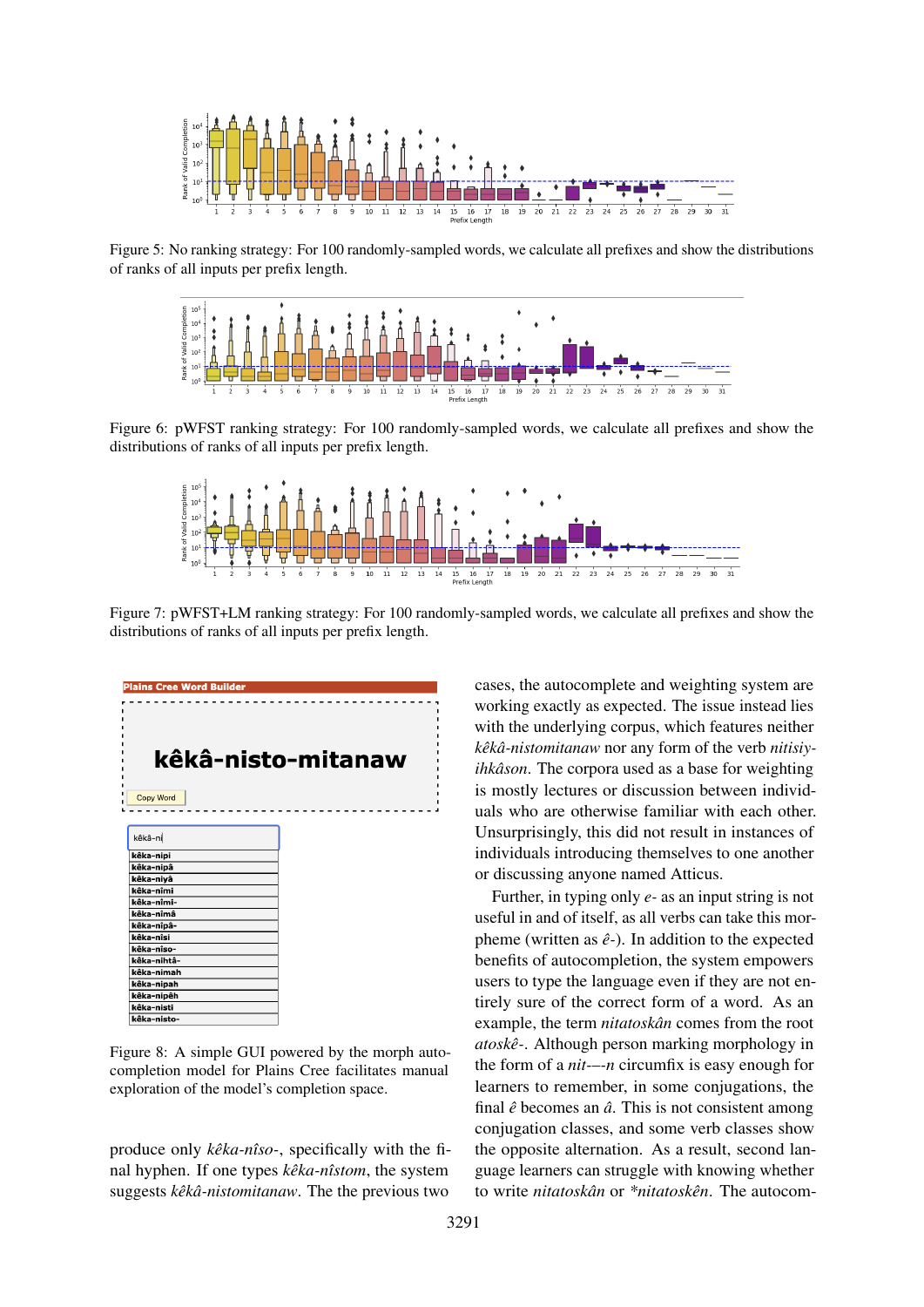plete system solves this problem by suggest only the correct *nitatoskâ* when the user types *nitato*. The main drawback of this system from a user perspective is that target completions were rarely the top most suggestions, but this appears to be due to minimal training data for the weighting, and is not critical as long as the user is competent enough to know which suggestions are categorically incorrect.

# 8 Conclusion

In this paper we presented an approach to morphbased autocompletion for Plains Cree. Informed by our particular context and availability of corpus data, we expanded on their approach by exploring three different weighting schemes to rein in the magnitude of possible completions per query, which are a result of our need to accommodate a more complex FST grammar, and greater orthographic flexibility. Our results show that all three weighting schemes go a long way to move target string rank distributions below desired thresholds, with the lexical weighting approach ranking the target completion in the top 10 results in 64.9% of queries, and in the top 50 in 73.9% of queries. The qualitative evaluation highlighted the usefulness of using an underlying FST to generate completions: long-distance dependencies and circumfixes are respected by the autocomplete algorithm, and so morphotactic integrity is preserved. Additionally, spelling relaxation rules in the underlying FST mean that the user does not need to worry as much about inputting diacritics, or exact spelling: the algorithm will suggest and rank alternate surface forms which vary along these dimensions.

In future work we hope to deploy morph completion models in mobile devices, to support text entry. However, before we get there, we need to do proper user testing with members of the community and get their feedback on a polished demo of the project at this stage. Indeed, a limitation of this work is that we chose not to carry out thorough user testing in the Cree Community at this stage. It is natural for researchers to want to rush prototypes into the hands of prospective users, but this can lead to technology burnout among otherwise willing collaborators [\(Harrigan et al.,](#page-9-21) [2019;](#page-9-21) [Le Ferrand](#page-9-22) [et al.,](#page-9-22) [2022\)](#page-9-22). We performed intrinsic evaluation by measuring the model's completion space to judge the feasibility of moving forward with the concept, and did self-testing to convince ourselves that the

user experience is workable. That is the scope of this work.

Meaningful advances in language technology for low-resource, Indigenous, and/or endangered languages entails progress in our recognition and engagement with the context and use cases for such technologies at a community level. Morph-based autocompletion is designed to support text entry and word-building for morphologically rich languages. There are myriad factors which affect the usefulness of any approach in the real world. In our experience, connecting with real-world contexts leads to a better understanding of use-cases and problem constraints. This, in turn, fuels creativity and leads to better outcomes for the language communities we work with.

# Acknowledgements

We are grateful to the Bininj people of northern Australia and the Plains Cree (*nêhiyawak*) communities, in particular those associated with the Maskwacîs Education Schools Commission (MESC) in Maskwacîs, Alberta, Canada, for the opportunity to work with them on language projects. Our thanks as well to the anonymous ACL reviewers and to Steven Bird for their feedback on earlier versions of this paper. We are also grateful to Miikka Silfverberg for making available his implementation for the transitional weighting of a HFST model. This research was supported in part by the Australian government through a PhD scholarship, and grants from the Australian Research Council and the Indigenous Language and Arts Program, and by a Partnership Grant (#895-2019- 1012) from the Social Sciences and Humanities Research Council (SSHRC) of Canada.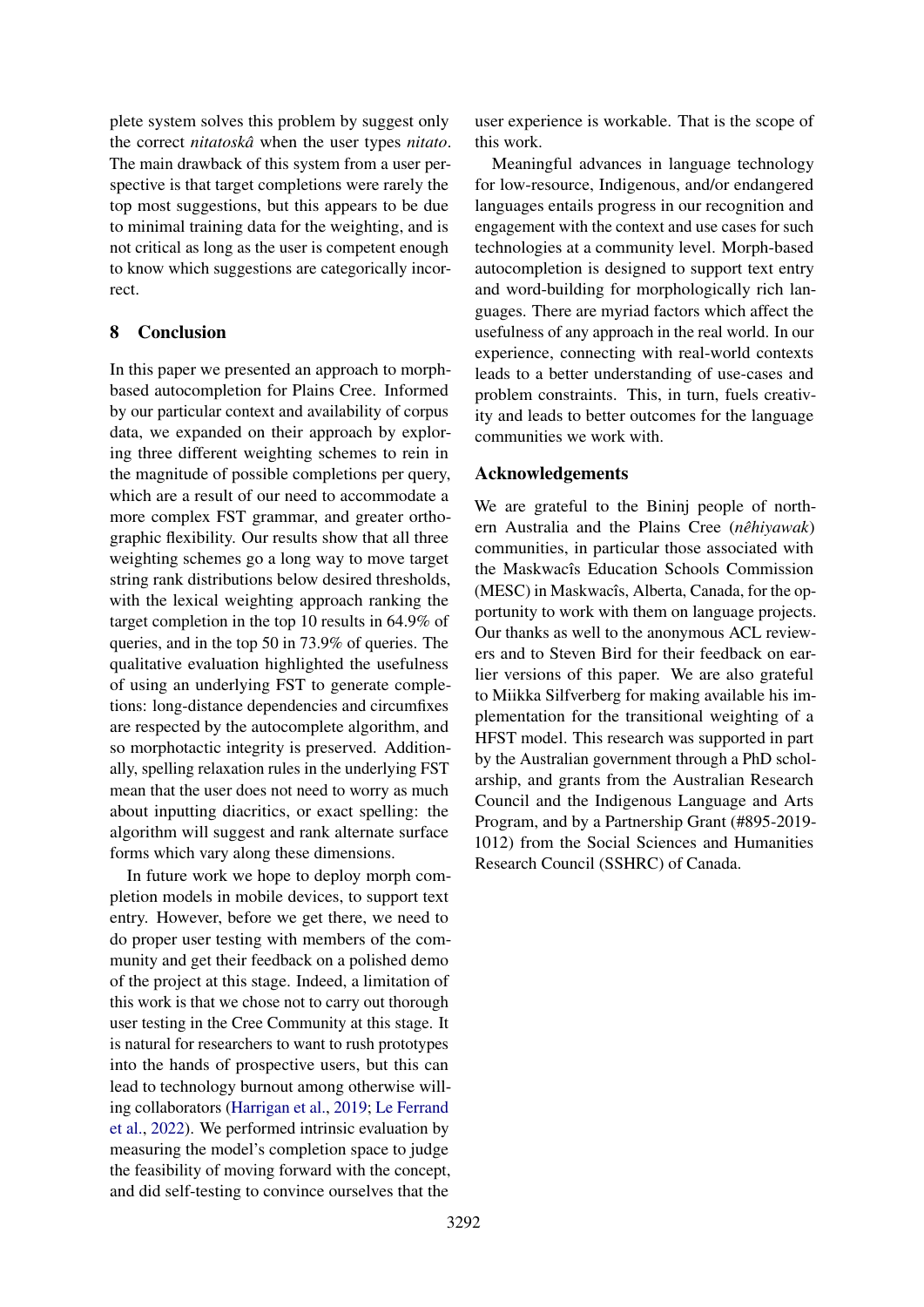### References

- <span id="page-9-18"></span>Freda Ahenakew. 1987. *Stories of the House People told by Peter Vandall and Joe Douquette*. Winnipeg: University of Manitoba Press.
- <span id="page-9-13"></span>Cyril Allauzen, Michael Riley, Johan Schalkwyk, Wojciech Skut, and Mehryar Mohri. 2007. OpenFst: A general and efficient weighted finite-state transducer library. In *International Conference on Implementation and Application of Automata*, pages 11–23. Springer.
- <span id="page-9-7"></span>Antti Arppe, Christopher Cox, Mans Hulden, Jordan Lachler, Sjur N Moshagen, Miikka Silfverberg, and Trond Trosterud. 2017. Computational Modeling of Verbs in Dene Languages: The Case of Tsuut'ina. In *Proceedings of the 2016 Dene Languages Conference*, pages 51–69. Alaska Native Language Center, University of Alaska, Fairbanks.
- <span id="page-9-8"></span>Antti Arppe, Jordan Lachler, Trond Trosterud, Lene Antonsen, and Sjur N Moshagen. 2016. Basic language resource kits for endangered languages: A case study of Plains Cree. In *Proceedings of the 2016 CCURL Workshop. Collaboration and Computing for Under-Resourced Languages: Towards and Alliance for DigitalLanguage Diversity*, pages 1–9.
- <span id="page-9-15"></span>Antti Arppe, Katherine Schmirler, Atticus G Harrigan, and Arok Wolvengrey. 2020. A morphosyntactically tagged corpus for Plains Cree. In *Papers of the 49th Algonquian Conference (PAC49)*, volume 49, pages 1–16.
- <span id="page-9-16"></span>G Bear, M Fraser, I Calliou, M Wells, A Lafond, and R Longneck. 1992. *Kôhkominawak otâcimowiniwâwa/Our grandmothers' lives: As told in their own words, edited by Freda Ahenakew and H. Cristoph Wolfart*, volume 3. Regina: Canadian Plains Research Center.
- <span id="page-9-10"></span>Kenneth R Beesley and Lauri Karttunen. 2003. Finitestate morphology: Xerox tools and techniques. *CSLI, Stanford*.
- <span id="page-9-19"></span>Leonard Bloomfield. 1930. *Sacred Stories of the Sweet Grass Cree*. Department of Mines Bulletin.
- <span id="page-9-20"></span>Leonard Bloomfield. 1934. Plains Cree texts. *Publications of the American Ethnological Society*, 16:1– 309.
- <span id="page-9-9"></span>Megan Bontogon, Antti Arppe, Lene Antonsen, Dorothy Thunder, and Jordan Lachler. 2018. Intelligent computer assisted language learning for nêhiyawêwin: an in-depth user-experience evaluation. *Canadian Modern Language Review*, 74(3):337–362.
- <span id="page-9-4"></span>Peter John Carroll. 1976. *Kunwinjku: a language of western Arnhem Land*. Canberra, ACT: The Australian National University.
- <span id="page-9-2"></span>Amy Dahlstrom. 2014. *Plains Cree Morphosyntax (RLE Linguistics F: World Linguistics)*. Routledge.
- <span id="page-9-5"></span>Steven Etherington and Narelle Etherington. 1998. *Kunwinjku Kunwok: A Short Introduction to Kunwinjku Language and Society: with Extra Notes on Gundjeihmi*. Gunbalanya: Kunwinjku Language Centre.
- <span id="page-9-3"></span>Nicholas Evans. 2003. *A Pan-Dialectal Grammar of Bininj Gun-Wok (Arnhem Land): Mayali, Kunwinjku and Kune*. Pacific Linguistics. Australian National University.
- <span id="page-9-14"></span>Kyle Gorman. 2016. [Pynini: A Python library for](https://doi.org/10.18653/v1/W16-2409) [weighted finite-state grammar compilation.](https://doi.org/10.18653/v1/W16-2409) In *Proceedings of the SIGFSM Workshop on Statistical NLP and Weighted Automata*, pages 75–80, Berlin, Germany. Association for Computational Linguistics.
- <span id="page-9-21"></span>Atticus Harrigan, Antti Arppe, and Timothy Mills. 2019. [A preliminary Plains Cree speech synthesizer.](https://aclanthology.org/W19-6009) In *Proceedings of the 3rd Workshop on the Use of Computational Methods in the Study of Endangered Languages Volume 1 (Papers)*, pages 64–73, Honolulu. Association for Computational Linguistics.
- <span id="page-9-1"></span>Atticus G Harrigan, Katherine Schmirler, Antti Arppe, Lene Antonsen, Trond Trosterud, and Arok Wolvengrey. 2017. Learning from the computational modelling of plains cree verbs. *Morphology*, 27(4):565– 598.
- <span id="page-9-11"></span>Mans Hulden. 2009. Foma: a finite-state compiler and library. In *Proceedings of the 12th Conference of the European Chapter of the Association for Computational Linguistics*, pages 29–32. Association for Computational Linguistics.
- <span id="page-9-17"></span>Jim Kā-Nīpitēhtēw. 1998. ana kā-pimwēwēhahk okakeskihkemowina/the counselling speeches of Jim kā-nīpitēhtēw.
- <span id="page-9-6"></span>William Lane and Steven Bird. 2019. Towards a robust morphological analyzer for Kunwinjku. In *Proceedings of the The 17th Annual Workshop of the Australasian Language Technology Association*, pages 1–9, Sydney, Australia. Australasian Language Technology Association.
- <span id="page-9-0"></span>William Lane and Steven Bird. 2020. [Interactive word](https://doi.org/10.18653/v1/2020.coling-main.405) [completion for morphologically complex languages.](https://doi.org/10.18653/v1/2020.coling-main.405) In *Proceedings of the 28th International Conference on Computational Linguistics*, pages 4600–4611. International Committee on Computational Linguistics.
- <span id="page-9-22"></span>Eric Le Ferrand, Steven Bird, and Laurent Besacier. 2022. Learning from Failure: Technology for Data Capture in an Australian Aboriginal Community. In *Proceedings of the 60th Annual Meeting of the Association for Computational Linguistics*, Dublin, Ireland. Association for Computational Linguistics.
- <span id="page-9-12"></span>Krister Lindén, Erik Axelson, Senka Drobac, Sam Hardwick, Juha Kuokkala, Jyrki Niemi, Tommi A Pirinen, and Miikka Silfverberg. 2013. HFST: a system for creating NLP tools. In *International Workshop on Systems and Frameworks for Computational Morphology*, pages 53–71. Springer.